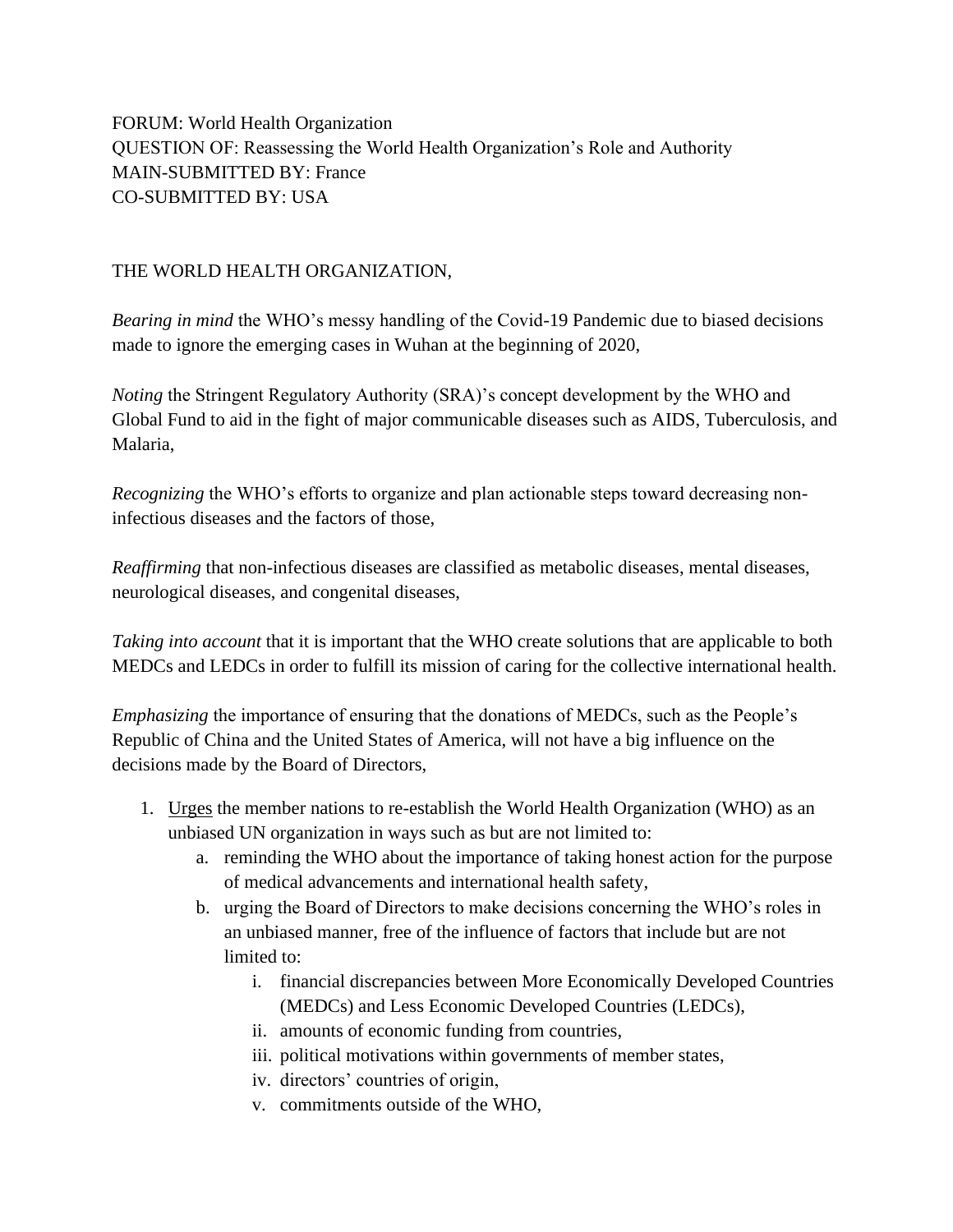- c. requiring nations to oblige with the request of information and actions that include but are not limited to:
	- i. health and medical investigations,
	- ii. locally based medical research,
	- iii. epidemiological data,
	- iv. general demographics in regard to health;
- 2. Urges nations raising concerns, and whistleblowers to request the WHO's assistance to support their request with information that includes but are not limited to:
	- a. providing medical records only in states of medical emergency such as but not limited to:
		- i. disease outbreaks,
		- ii. global pandemics,
		- iii. natural disasters that open humanitarian crises,
		- iv. refugee crises,
	- b. sharing information found in administered research reports concerning topics such as but not limited to:
		- i. new biomedical technologies,
		- ii. development and administration of vaccines,
		- iii. facilitation of medical technologies to LEDCs,
		- iv. expansion of beneficial healthcare models across countries,
	- c. yielding data in relation to epidemiological data which includes but is not limited to:
		- i. general demographics of both the country's population and cases,
		- ii. medical and technological capabilities of the countries,
		- iii. relevant information about the public and private sectors,
		- iv. data analysis by epidemiologists;
- 3. Recommends the World Health Organization (WHO) to focus on helping implement and regulate resources for healthcare on a global scale in areas that include but are not limited to:
	- a. facilitating technology transfers across countries,
	- b. serving as the creation of an intergovernmental organization to finance the implementation of Universal Health Care (UHC), especially in developing countries,
	- c. regulating nations to ensure that resources (such as drugs, medications and vaccines) and healthcare are being evenly implemented throughout the country,
	- d. negotiating drug prices with private corporations on behalf of the country;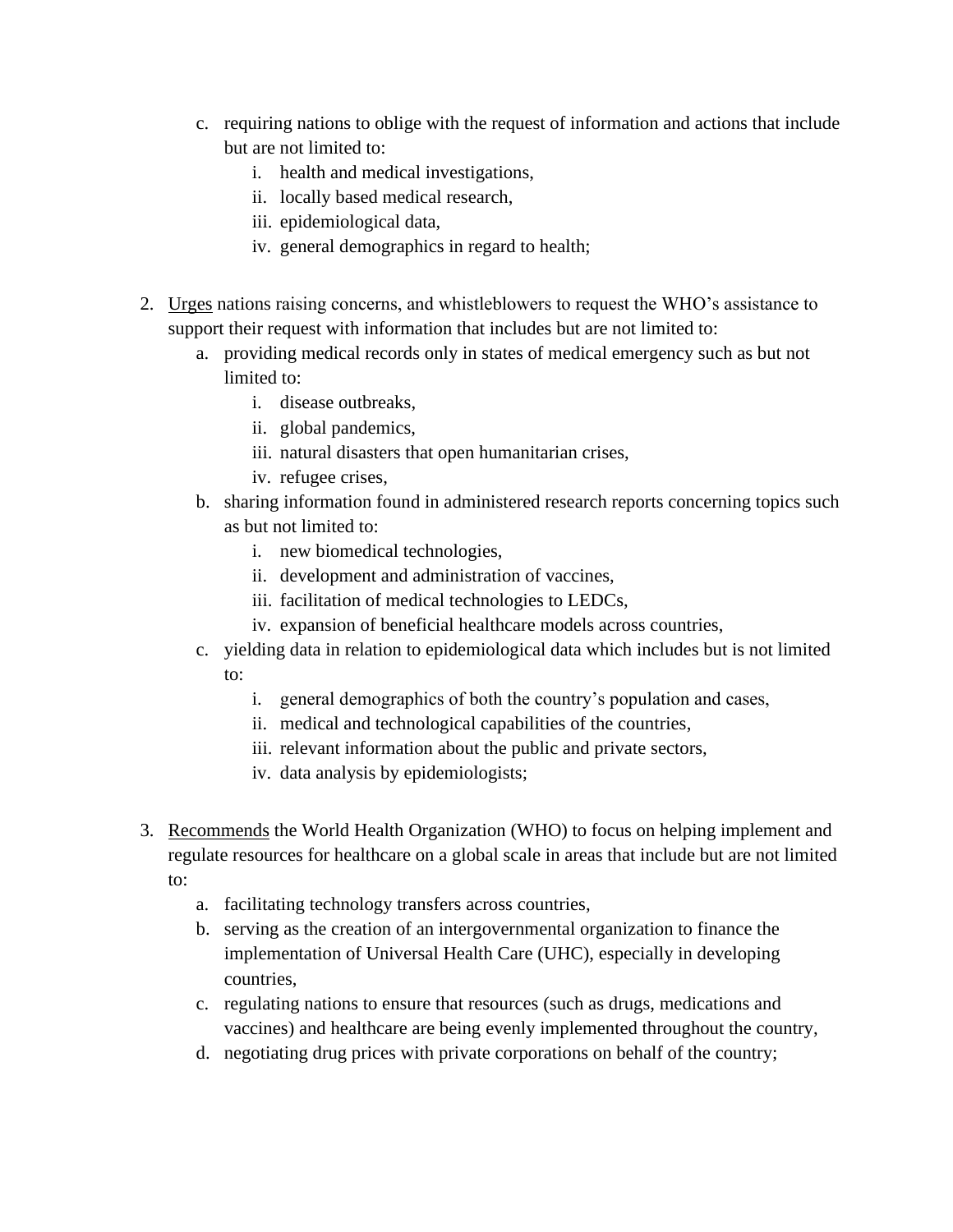- 4. Encourages member nations to re-evaluate the WHO's role in raising general awareness in physical and mental health and educating general health and health literacy, especially in nations where awareness and education about health are not as developed as others, in the general populace through methods such as but not limited to:
	- a. recommending member states to push government sponsored media methods such as:
		- i. posters and advertisements on public transportation,
		- ii. advertisements in newspapers, TV channels, and other media,
		- iii. public service announcements on the internet and television,
	- b. collaborating with mass media channels such as:
		- i. newspapers,
		- ii. magazines,
		- iii. video platforms,
		- iv. Social Network Services,
		- v. TV Channels,
	- c. incorporating basic education of health into the curriculum of schools,
	- d. working with nonprofit organizations and UN sub-organizations to raise awareness and education across LEDCs;
- 5. Urges WHO Nations to conduct further research developments into the topic of healthcare as a whole in ways that include but are not limited to:
	- a. establishing Memoranda of Understanding (MOUs) between the government and universities in relation to conducting research concerning appropriate balance between the private & public sectors, and plans for UHC,
	- b. conducting additional research centers across MEDCs in conjunction with the WHO for the sole purpose of researching new infrastructure and medical technologies,
	- c. conducting thorough research on societal and economic positions and citizen demographics to provide the most appropriate models concerning insurance, plans and UHC across LEDCs;
- 6. Requests for all member states to collaborate with the World Health Organization (WHO) to create and hold annual conferences to serve the purposes of:
	- a. creating guidelines for regulations and requirements regarding general healthcare and universal healthcare,
	- b. discussing methods of increasing health care standards on a global scale,
	- c. determining what each country needs for it to provide accessible health care to its citizens,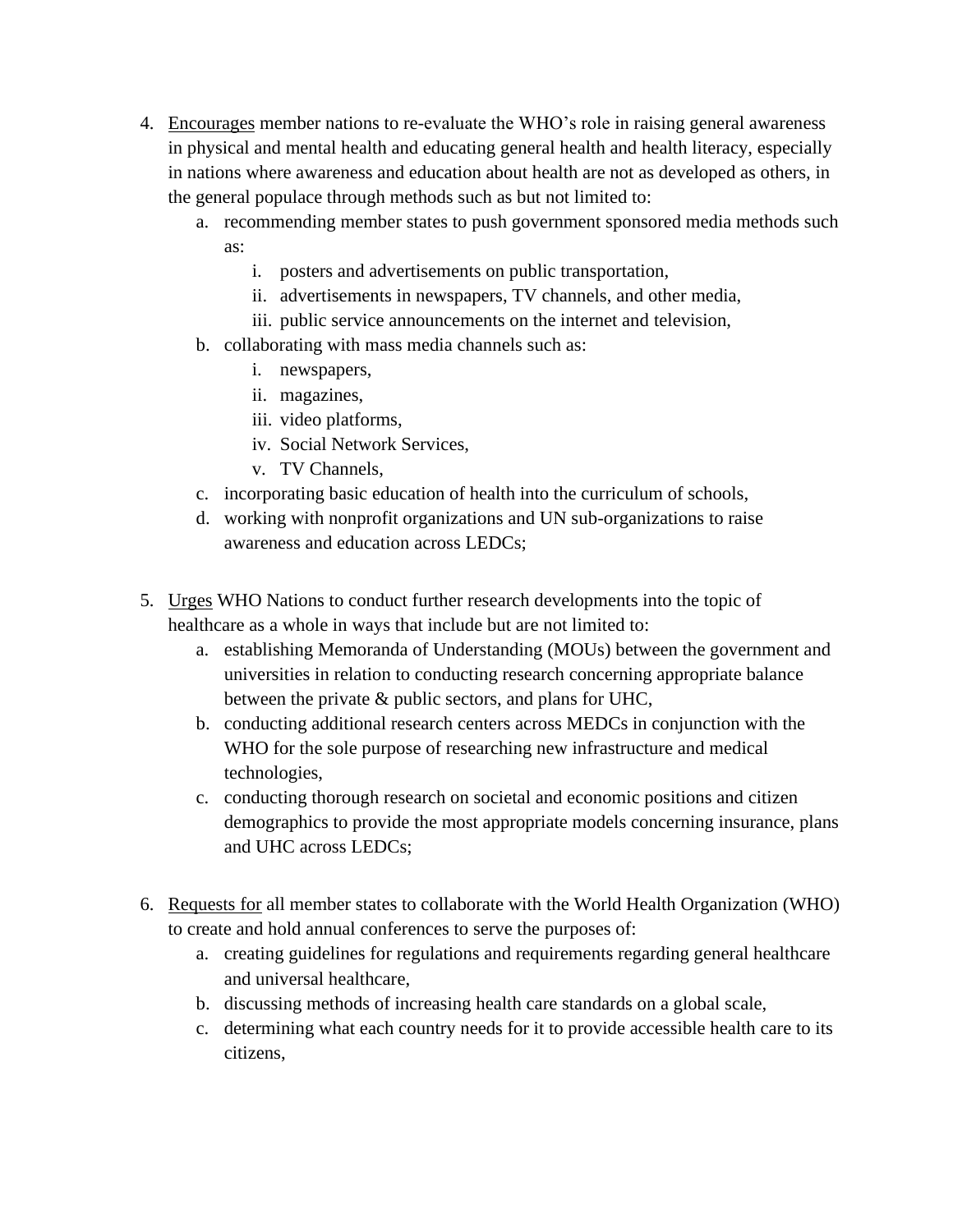- d. discussing the implementation of secondary and tertiary care among countries who are eligible and already have a strong primary care base of healthcare policies,
- e. providing a progress report with statistical data of each nation's development in their health coverage by detailing:
	- i. amount of population that has accessibility to primary care, secondary, and tertiary,
	- ii. percentage of taxes dedicated towards funding healthcare,
	- iii. amount of funding used towards healthcare,
	- iv. average cost of primary, secondary, and tertiary care,
	- v. the population's average spending on healthcare,
	- vi. rates of infant mortality,
	- vii. rates of infectious diseases, such as tuberculosis and HIV/AIDS;
- 7. Encourages the WHO to undertake the role of coordinating medical institutions in the supplying of medical supplies to support refugee crises in ways that include but are not limited to:
	- a. assessing the severity of medical and humanitarian crises happening across all nations of world,
	- b. assisting refuge nations in the medical aspects of refugee crises through facilitating the technical assistance and medical supplies and aid needed within said refuge nations,
	- c. coordinating the cooperation of UN sub-organizations and NGOs such as but not limited to:
		- i. The UN Peacekeeping Force,
		- ii. The International Committee of the Red Cross,
		- iii. Doctors Without Borders,
		- iv. The International Rescue Committee,
		- v. Oxfam International;
	- d. utilizing WHO's Contingency Fund For Emergencies (CFE) to respond rapidly to crises and very detrimental emergencies in order to scale up operations very quickly and efficiently to combat crises, determined whether or no to be used depending on several factors such as:
		- i. potential lives lost,
		- ii. potential economic impact,
		- iii. overarching impact, as in the broad effect of the crisis;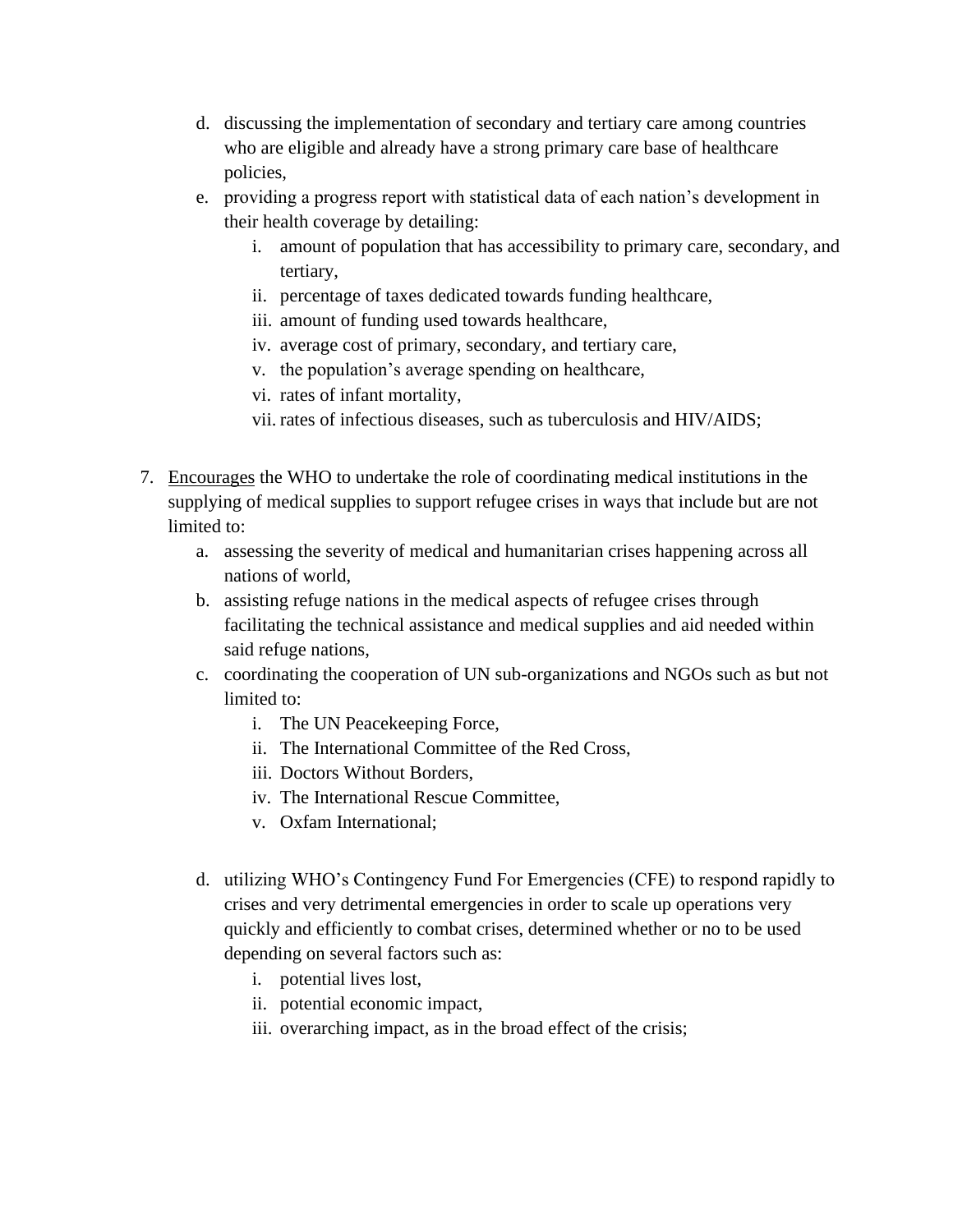- 8. Requests for all member states to cooperate and aid in the prevention and limitation of epidemics and disease outbreaks through methods that include but are not limited to:
	- a. alerting the WHO of any outbreaks of disease or virus within a country,
	- b. providing relevant and accurate medical data in relation to the epidemic when requested,
	- c. facilitating the manufacture of needed medical supplies on a global scale,
	- d. issuing and sharing the research of the emergence of any diseases or viruses to the WHO;
- 9. Recommends the WHO to establish educational centers across the world to help facilitate the WHO's roles in ways that include but are not limited to:
	- a. creating educational training centers through utilizing the services of UN suborganizations and NGOs such as but not limited to:
		- i. CARE,
		- ii. The International Committee of the Red Cross,
		- iii. Doctors Without Borders,
		- iv. The International Rescue Committee,
		- v. Oxfam International,
		- vi. Partners in Health,
		- vii. Project Hope,
	- b. establishing training centers in LEDCs to create medical personnel that will help alleviate humanitarian crises through ways such as but not limited to:
		- i. utilizing WHO funding to bring in and hire medical professions to teach citizens in such training centers,
		- ii. planning out specific training methods in an affordable but effective way through the help of previously mentioned medical professionals, as well as scientists and educational experts in the WHO,
		- iii. supplying such facilities with essential equipment needed for training through the use of WHO funding, which includes equipment such as PPE (Personal Protective Equipment), first aid, and so on,
	- c. using the trainees of these educational centers to further help the evaluation of nations in regards to the WHO's regulations,
	- d. arranging special medical training camps as refugee sites and humanitarian crises to help create medical staff that will help relieve the areas;
- 10. Urges member nations to comply with the WHO's efforts to organize and plan actionable steps toward decreasing non-infectious diseases through ways that include but are not limited to:
	- a. working with the WHO to help implement their action plan in decreasing the burden of non-infectious diseases that are currently arising,